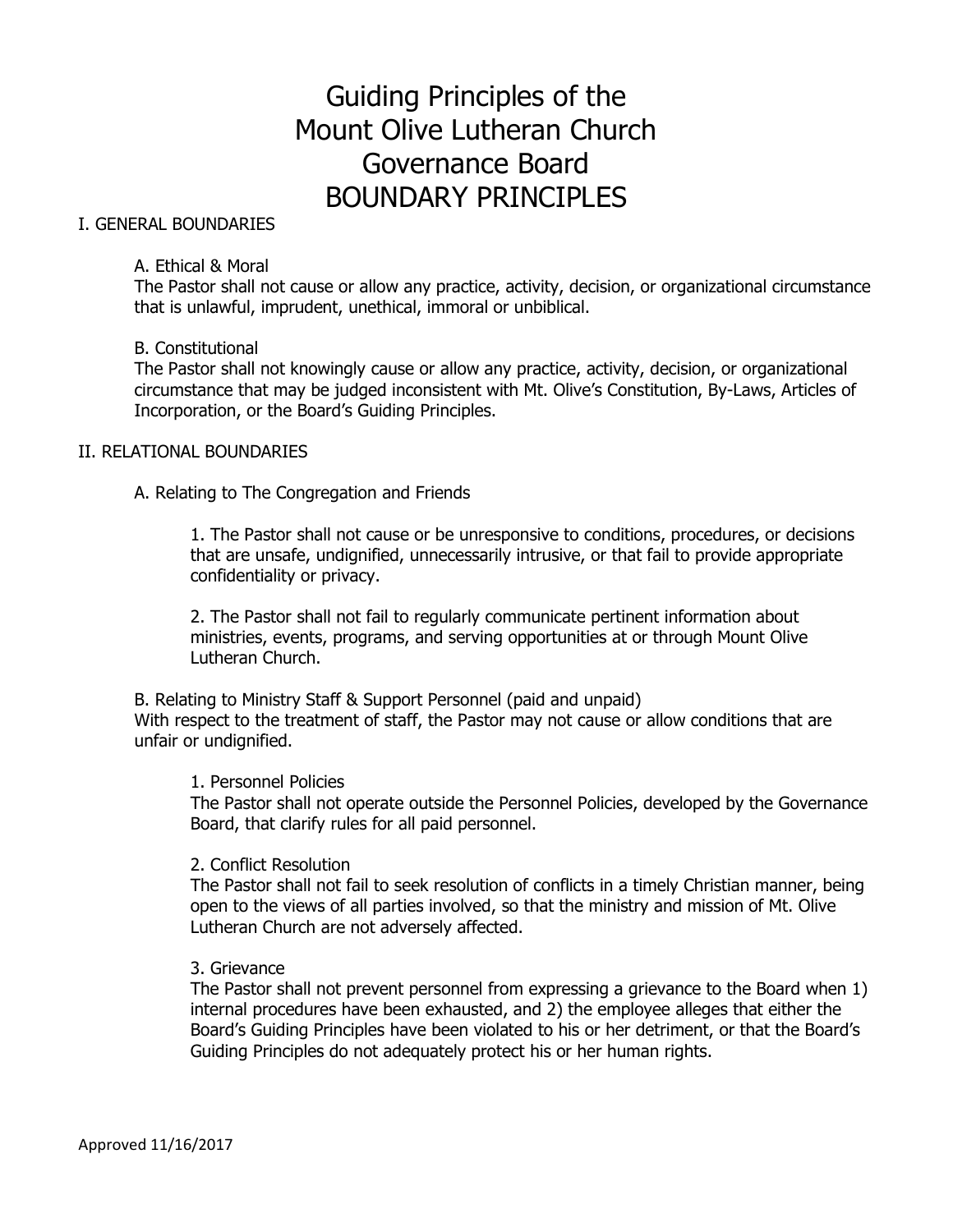# 4. Notice

The Pastor shall not fail to acquaint personnel, or cause personnel to be acquainted with their rights according to these Guiding Principles.

# 5. Position Descriptions

The Pastor shall not allow positions to be undefined and shall not allow position descriptions to exist that may inaccurately describe the duties and responsibilities of a position.

## 6. Evaluations

The Pastor shall not fail to conduct, or cause to be conducted, annual evaluations, and to ensure the results are shared with the appropriate personnel and the Board.

# 7. Assume Authority

The Pastor shall not assume authority that is delegated to some other entity or person without justification and proper communication with that person or entity.

# 8. Decision Making

The Pastor shall not fail to provide, or cause to be provided, reasoning for decisions, or the process used to make decisions, to any staff member, except to maintain the personal privacy of those being served or as required by law or the Guiding Principles.

# C. Relating to the Board

1. General Principles

The Pastor shall not fail to present to the Board for approval, a written plan for the performance of his duties in the event of his temporary unavailability to serve the congregation.

2. Communication and Support to the Board

a. The Pastor shall not permit the Board to be uninformed or unsupported in its work by failing to report at least quarterly on major areas of congregational ministry.

b. The Pastor shall not fail to promptly advise the Board or allow the Board to be unaware of:

1. Relevant trends and developments within and outside of the congregation, including, but not limited to, spiritual, social & political matters.

2. Anticipated adverse media coverage and/or negative occurrences within the Congregation.

- 3. Hiring, promotion, reassignment, demotion of staff.
- 4. Claims or lawsuits against the Congregation.
- 5. Death, disability, or serious illness of staff.
- 6. Major ministry programs, or programs with high public visibility.
- 7. Crises affecting the work, health, or safety of staff.

8. Other facts or developments that reasonably should be brought to the attention of the Board.

c. The Pastor shall not fail to receive prior approval from the Board before dismissal of non-called staff.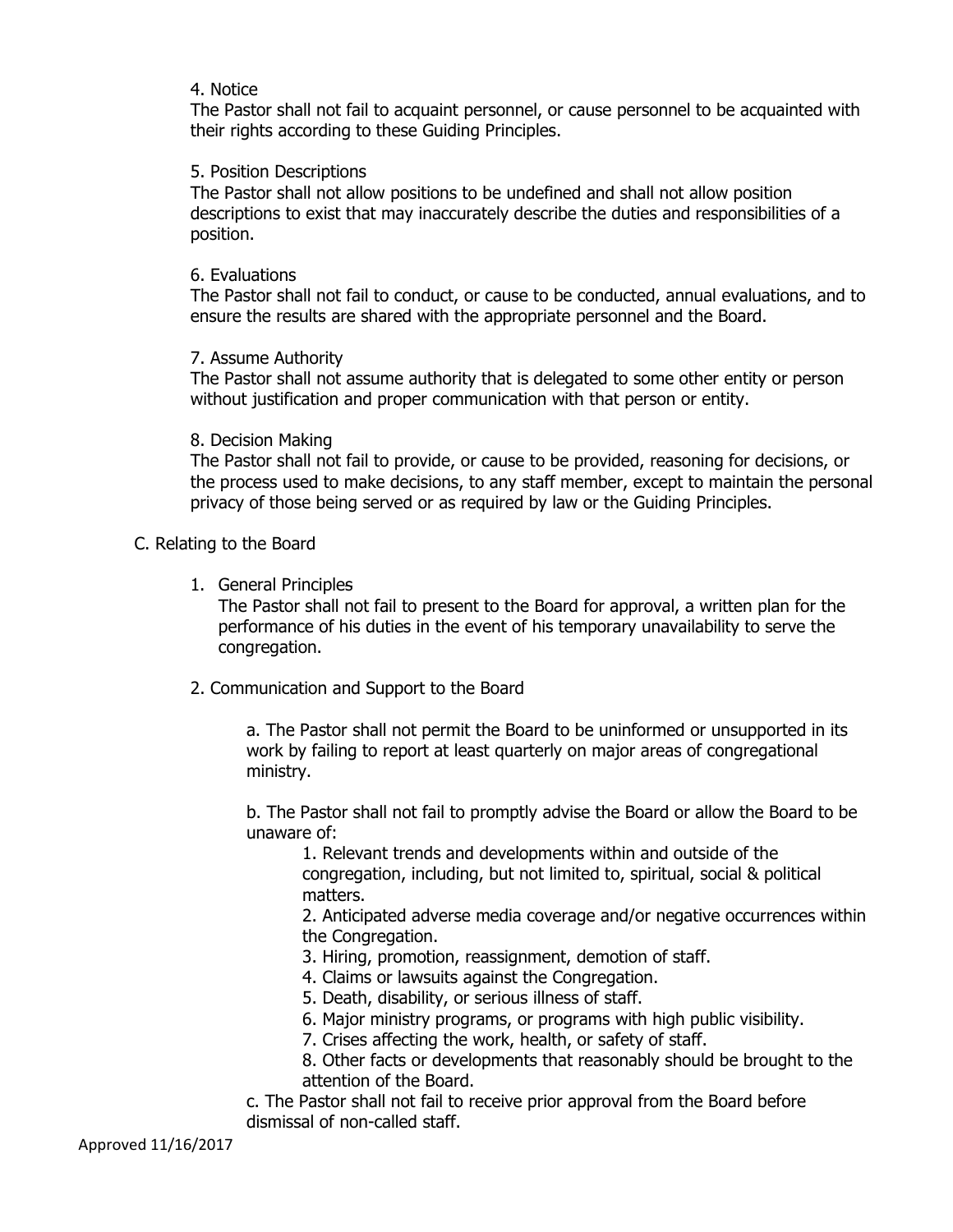# III. MINISTRY BOUNDARIES

A. The Pastor shall not operate without ministry goals that clarify the purpose and objectives of each ministry.

B. The Pastor shall not allow communications to the community or congregation that do not reflect the ministry and mission of Mt. Olive Lutheran Church.

C. The Pastor shall not permit groups to use Mt. Olive Lutheran Church's facilities whose activities might conflict with the mission, vision, and faith of Mt. Olive Lutheran Church without securing the approval of The Board.

D. The Pastor shall not allow ministry programs or other services that have a negative effect on the ministry goals of the congregation.

E. The Pastor shall not allow ministry programs and other services that do not contribute to the congregation's visions and goals.

F. The Pastor shall not begin or continue ministries that are not resourced adequately.

G. The Pastor shall not make, or cause to be made, ministry assignments or positions without providing adequate resources and direction.

# IV. FINANCIAL BOUNDARIES

A. General Planning & Budgeting

Financial planning for any fiscal year or the remaining part of any fiscal year shall not deviate materially from the Board's Mission Principles, risk financial jeopardy, or fail to be derived from the annual ministry plan.

1. Pastor shall not fail to meet with ministry teams to develop realistic expenditure levels for the annual ministry plan.

2. Pastor shall not fail to provide a proposed ministry plan budget to the Board in a timely manner.

3. Pastor shall not fail to provide sufficient information to substantiate the proposed budget.

4. Pastor shall not allow deviations from the ministry plan without approval.

#### B. Unbudgeted Projects

The Pastor shall not allow an unbudgeted project to be considered by the Board without accompanying plans for project management and project funding.

# C. Expenditures

With respect to actual, on-going financial conditions & activities, the Pastor shall not allow material deviations of actual expenditures from Board priorities established in the Mission Principles.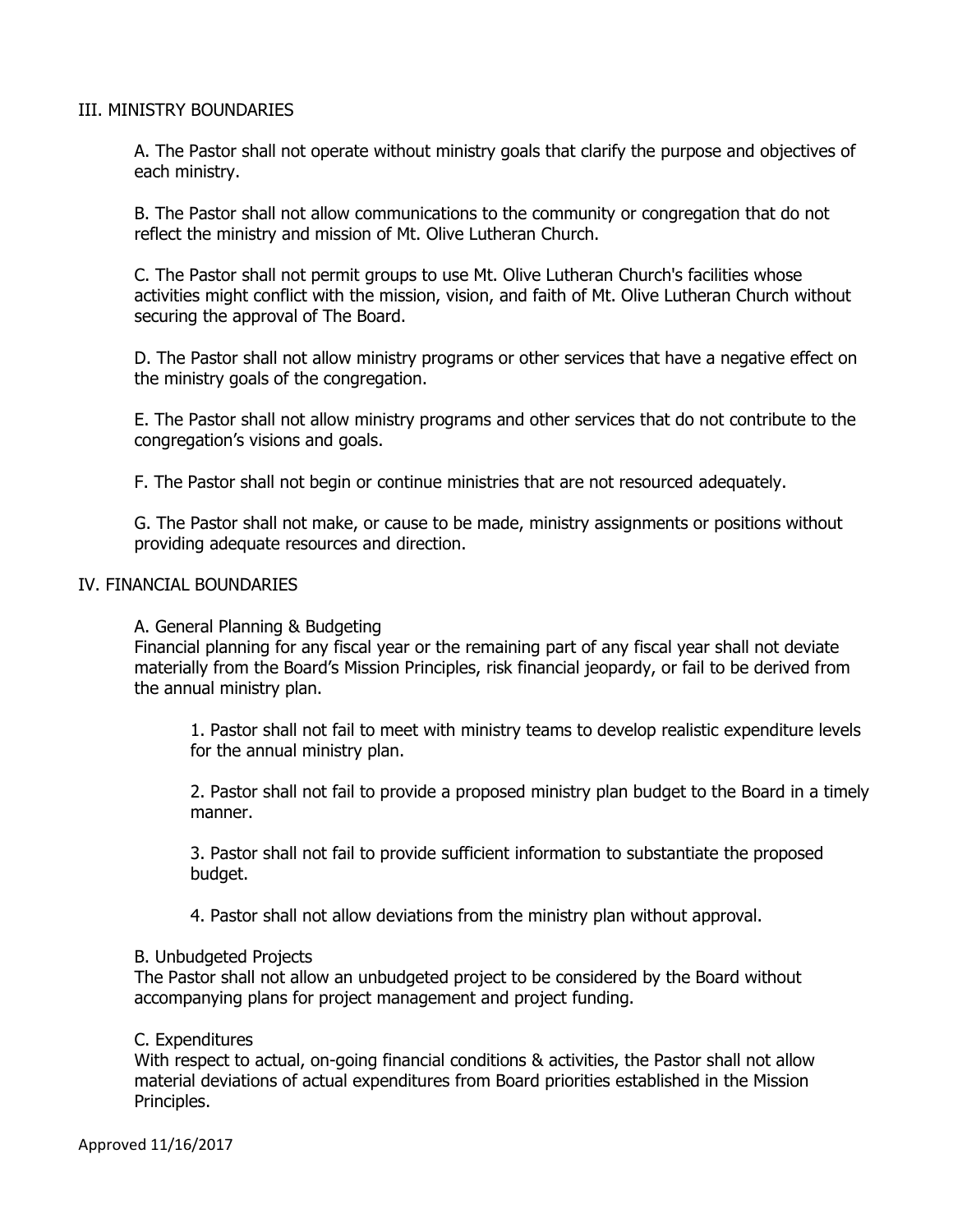#### 1. Indebtedness

The Pastor shall not incur indebtedness on behalf of the Congregation.

## 2. Purchase Limitations

a. The Pastor shall not make a single purchase of greater than \$2,000, aside from staff and non-discretionary expenses unless approved by the Board.

b. The Pastor shall not enter any agreement with a term longer than one year without Board approval.

c. The Pastor shall not make any purchase 1) wherein normally prudent protections have not been given against conflict of interest and 2) of over \$1,000 without obtaining comparative prices and quality.

# 3. Variances within Ministry Areas

The Pastor shall not allow unbudgeted expenses to exceed the smaller of 10% or \$500, by ministry area, without consultation with the Board.

# 4. Real Property

The Pastor shall not acquire, encumber or dispose of real property on behalf of the congregation.

#### D. Asset Protection

The Pastor shall not allow the assets within his control to be unprotected, inadequately maintained or unnecessarily risked.

# 1. Facilities & Equipment

The Pastor shall not allow facilities and equipment to be subjected to improper wear and tear or insufficient maintenance.

#### 2. Liability

The Pastor shall not unnecessarily expose the organization, its Board or its Staff to claims of liability.

# 3. Purchases

The Pastor shall not make any purchase 1) wherein normally prudent protections have not been given against conflict of interest and 2) of over \$1,000 without obtaining comparative prices and quality.

# 4. Information Protection

The Pastor shall not fail to protect intellectual property, information, and files from loss or significant damage.

# 5. Public Reputation

The Pastor shall not endanger the organization's public image or credibility, particularly in ways that would hinder its accomplishment of its mission.

#### E. Compensation & Benefits

With respect to employment, compensation, and benefits to employees, consultants, contracts workers, or volunteers, the Pastor shall not cause or allow jeopardy to fiscal integrity or public image.